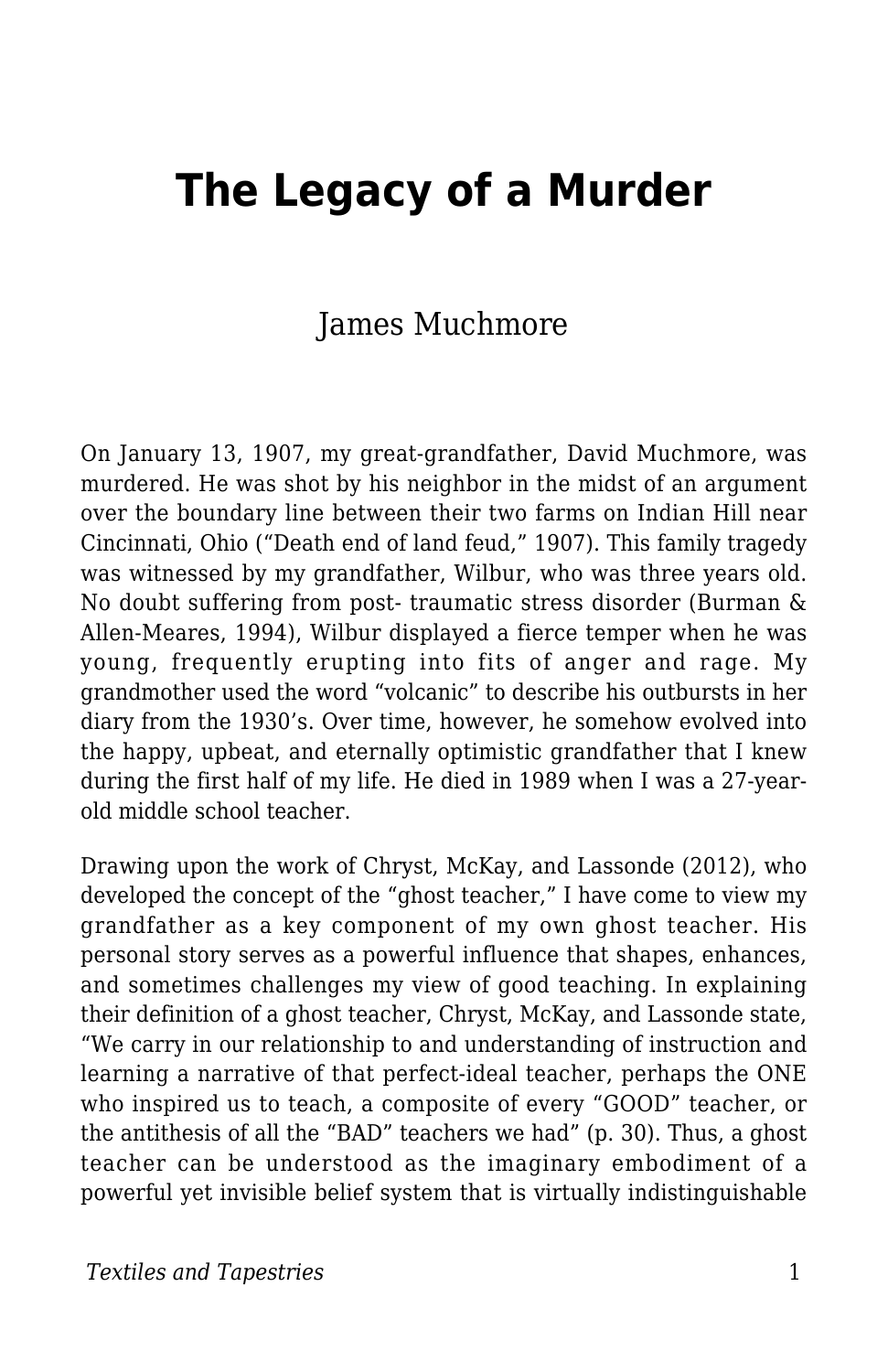from a teacher's individual's personality and temperament. It is, in essence, their identity, which has been formed through a narrative of experience.

Identity theorists such as Rosenberg and Ochberg (1992), Randall (1995), and Brockmier & Carbaugh (2001) maintain that one's identity is constructed through the self-formative power of narrative. "We make sense of the events of our lives to the degree we incorporate them into our own unfolding *novel*—as simultaneously its narrator, protagonist, and reader—making it up as we go, so to speak, even authoring ourselves into being" (Randall, 1995, p. 4). From this perspective, my grandfather's personal history, as assimilated into my own evolving life story, is an integral part of my identity as a teacher educator, even though he was not a teacher himself.

Other self-study researchers have explored the autobiographical roots of their teacher education practices. For example, Allender and Allender (2006) discuss the evolution of their humanistic approach to teaching by connecting it to their own education as children. They both experienced school as being "restrictive, unresponsive, (and) oppressive" (p. 14), noting that their current humanistic philosophies of education had emerged from these childhood wounds. In addition to telling their own school stories, Allender and Allender also interviewed six other teachers about their past experiences in school—both good and bad—that had shaped their current approaches to teaching and learning. However, all of these autobiographical explorations focused primarily on their school experiences, as opposed to personal histories, family dynamics, or other influences beyond school.

In the *International Handbook of Self-Study of Teaching and Teacher Education Practices,* Samaras, Hicks, and Berger (2004) describe the importance of engaging in self-study through personal history, claiming that it "provides a powerful mechanism for teachers to discern how their lived lives impact their ability to teach or learn" (p.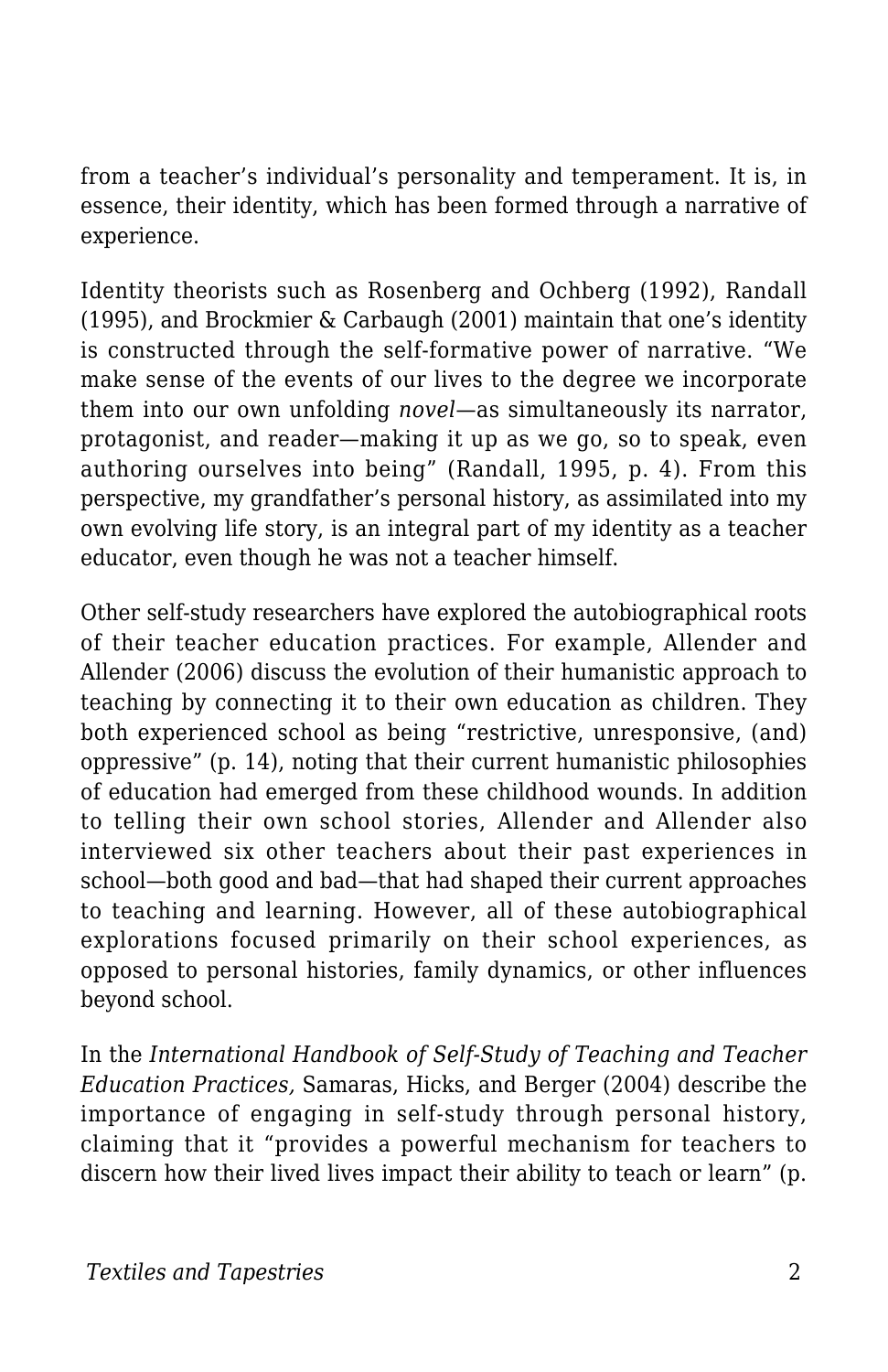905). Situated squarely within this form of self-study research with a strong focus on personal history, the purpose of my study is to explore the intergenerational reverberations of my great-father's murder, as experienced by my grandfather, and how this tragic act of violence has impacted my thinking, demeanor, and identity as a teacher educator in a positive way.

In a previous self-study (Muchmore, 2017), I described my gradual shift from a traditional to a humanistic and student-centered pedagogy, attributing this change largely to the influences of A.S. Neill (1960) and other individuals whom I encountered in graduate school. In that article, I did not consider "why" I may have been predisposed toward accepting these influences, other than as a reaction to my own negative experiences in school. Like Allender and Allender (2006), I can describe much of my schooling as being restrictive, unresponsive, and oppressive, but I now believe that my openness to humanistic and student-centered teaching may be much more deeply rooted in my great-grandfather's murder than in these childhood wounds.

### **Method**

This self-study involved the examination of a wide range of artifacts, which served as an important tool for self-reflection (Allender & Manke, 2004). To understand myself as a teacher and a teacher educator, I examined items such as past teacher evaluations, feedback from students, lesson plans, and various teaching reflections that I have written over the years. In examining these artifacts, I paid particular attention to the ways that I have enacted authority in my classroom, which I consider to be a key component of my pedagogy. To understand Wilbur's life, I examined archival newspaper articles about the murder, my grandfather's letters and personal papers, old audio recordings of my grandfather telling stories of his life, my grandmother's diary between the years of 1934-1939, family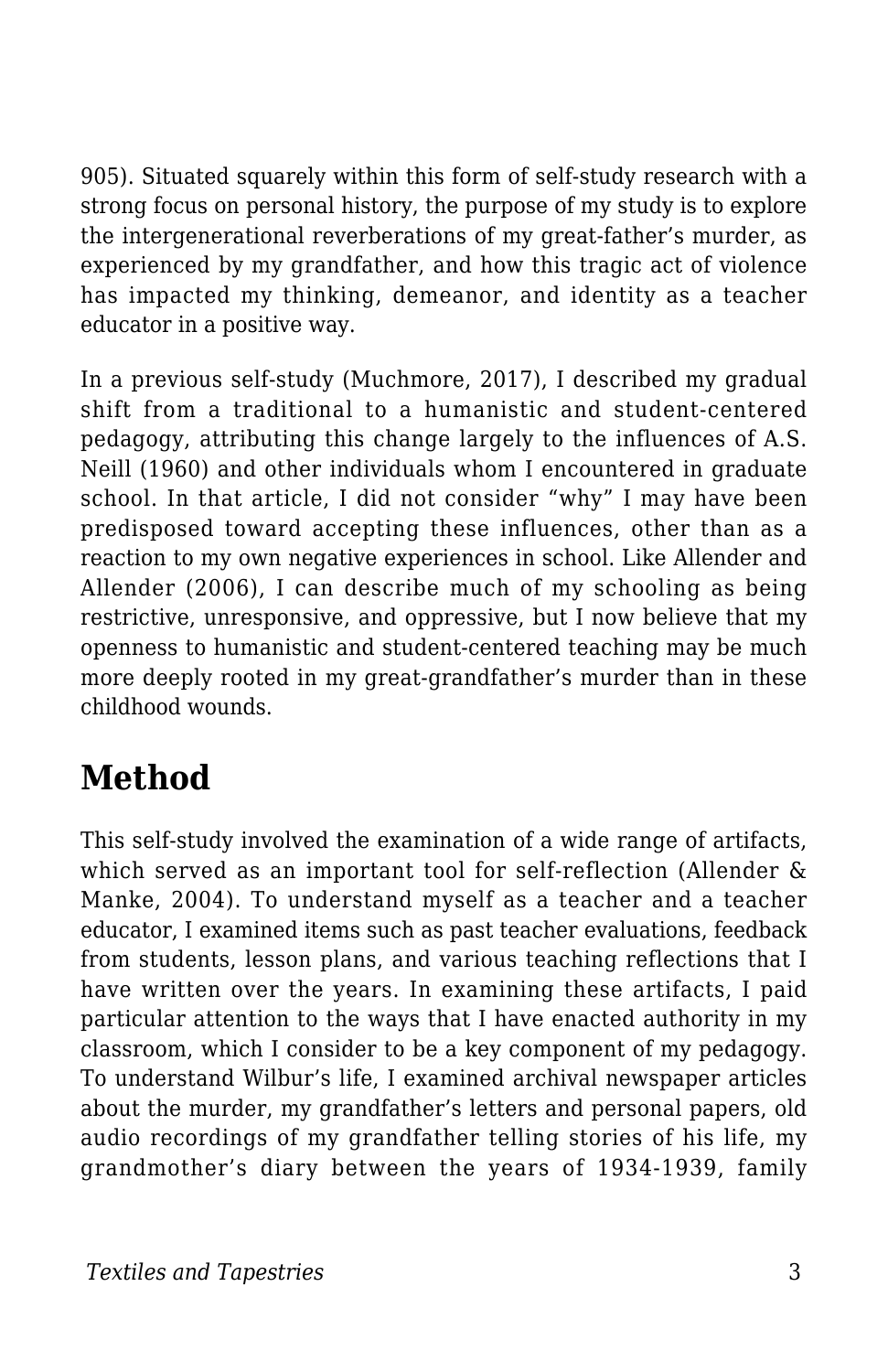photographs, and written notes of my own personal memories. The photographs, in particular, helped to re-animate faded memories in ways that I found to be emotive and compelling (Mitchell et al., 2019).

I analyzed these data through a process of analytic induction as described by Bogdan and Biklen (2007). This means that I carefully studied all of the data and placed it into evolving thematic categories, which I continually revised and adjusted until all data had been accounted for. Some of these themes included manifestations of character traits such as humor, optimism, anger, generosity, etc., while others included epiphanic moments (Denzin, 2014) in both of our lives. Looking for connections between my grandfather's life and my approach to teacher education, I then crafted a narrative account of our shared lived experiences (Clandinin & Connelly, 2004). The use of narrative writing, instead of a more traditional academic form, has the advantage of evoking greater emotion, empathy, and personal connectedness among readers, which can stimulate a deeper and more thoughtful response (Cole & Knowles, 2001).

In order to ensure the trustworthiness of my analyses, I consulted with my sister who served as my critical friend (Schuck & Russell, 2005). Although she and I grew up together in the same household, our memories, our personalities, and our perspectives on our common experiences tend to be sharply divergent. We are also separated by time and distance, having lived on opposite ends of the country for the past 35 years and seldom seeing each other face-to-face during that time. Therefore, being simultaneously knowledgeable about our family dynamics, yet critically detached from my own lived experiences, my sister was uniquely positioned to challenge or affirm my interpretations.

### **Wilbur's Legacy**

Many children who have witnessed the murder of a parent struggle in school (Malmquist, 1986), and Wilbur fits this pattern. After leaving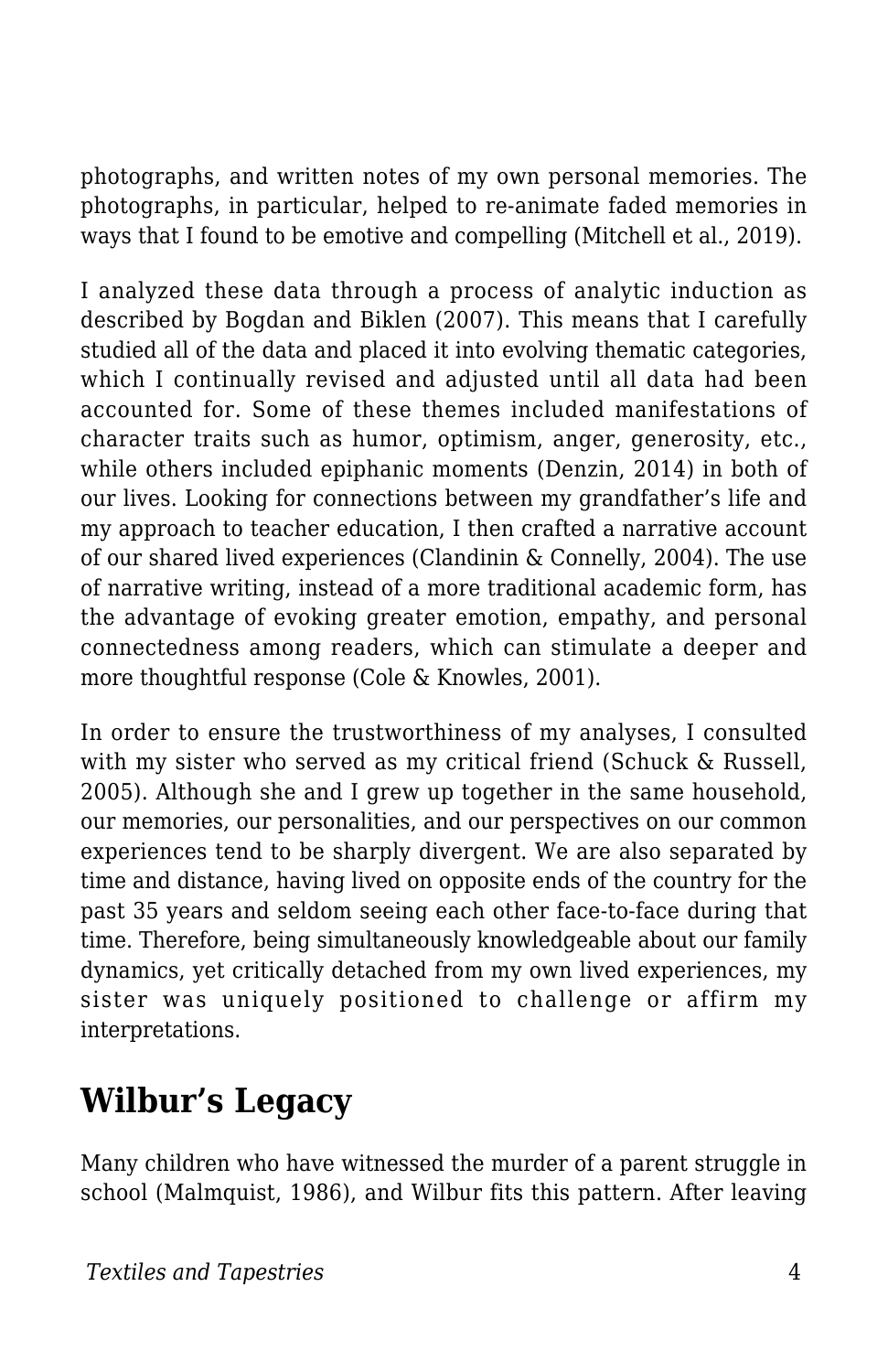school at the age of 14, he worked in a variety of low-paying jobs in order to help support his family (e.g., golf caddy, bowling pinsetter, newspaper boy, etc.). What he lacked in formal education, he made up for with innate intelligence, a strong work ethic, and exceptional people skills. At the age of 21, he landed a job as a purchasing agent at a manufacturing company that made baby strollers where he worked for the next 47 years. He secured the raw materials for the factory to make into the final products.

Based upon my own recollection, as well as that of my sister, Wilbur's general demeanor was one of happiness. He was almost always in a cheerful mood, and he was extremely gregarious. As a child in the 1960s, I remember him stopping at gas stations when they were still full-service, and he liked to get out of his car to engage with the men inside while the attendant was filling up the tank. Within a couple of minutes, the men would be treating my grandfather as an old friend, even though they were total strangers. He would typically say something funny or uplifting, which would instinctively draw people toward him. Today, more than 50 years later, I sometimes find myself emulating Wilbur by starting up friendly conversations with strangers, although I generally tend to be more shy and reserved than he in public settings.

I knew from an early age that Wilbur's father had been murdered, but I did not know any of the details. None of the adult eye-witnesses were still living by the time I was born, and Wilbur had but fleeting memories of his father. All I knew was that there had been an argument, that the neighbor had shot my great-grandfather who was unarmed, that Wilbur, his mother, and his three sisters had witnessed the shooting, and that the jury had failed to convict the killer. I also knew that the family had lost their farm, and that Wilbur had left school at the age of 14 in order to help support his mother and sisters. He did not have an easy path to adulthood.

Given his childhood trauma, Wilbur could have remained an angry and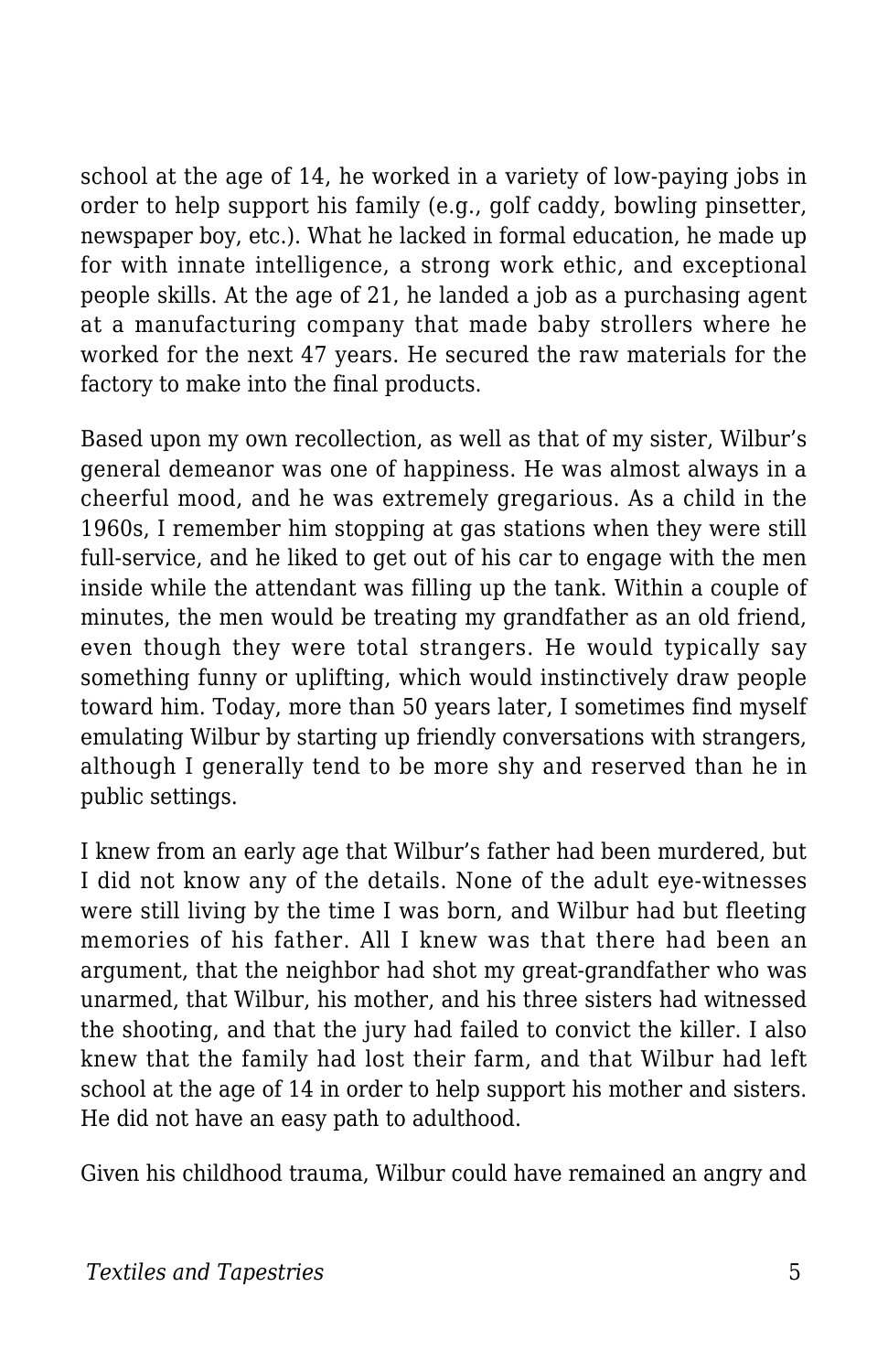bitter person for his entire life, but he somehow found an inner peace through acceptance. It was as if he lived by the stoic maxim of Epictetus (1758): "Require not things to happen as you wish; but wish them to happen as they do happen; and you will go on well" (p. 440)—although I am certain that he never read Epictetus. Wilbur's wife, Katherine, was no doubt a calming influence on him. A voracious reader of classic literature, philosophy, and theology, she was spiritual, thoughtful, and introspective. She did read Epictetus. She was also staunchly anti-violence and anti-war. Together, they had one child, Ronald, who was my father. Wilbur and Katherine were kind and nurturing parents who taught my father the principle of peace, which they also passed on to me.

Growing up, there was always an implicit understanding in my family that overt displays of anger and confrontation would inevitably lead to violence, and possibly death, as evidenced by our family history. No one ever said this directly; it was conveyed through their actions. As a child, I never heard Wilbur speak negatively about another person, I never saw him argue with another person, and I never saw him act aggressively toward another person. My father was the same way. I remember attending a Cincinnati Reds baseball game with my father, mother, and sister in the late 1960s. I was perhaps five years old. After the game, as we were approaching our car in a dimly-lit parking lot, a large teenager suddenly emerged from the shadows and demanded five dollars from my father. "I watched your car," the teen said, meaning that he wanted to be paid for guarding our car during the game and preventing it from being vandalized. Five dollars was a lot of money for my father, but he readily handed it over without argument. Afterwards, as we were beginning to drive away, my sister and I saw the same extortion being attempted on another man. "No, I will *not* give you five dollars," the man shouted at the teen. "Get the hell away from me!" In our young minds, my sister and I assumed that this man had no doubt been killed for his belligerence after we had safely driven away. The lesson was clear; direct confrontations should always be avoided.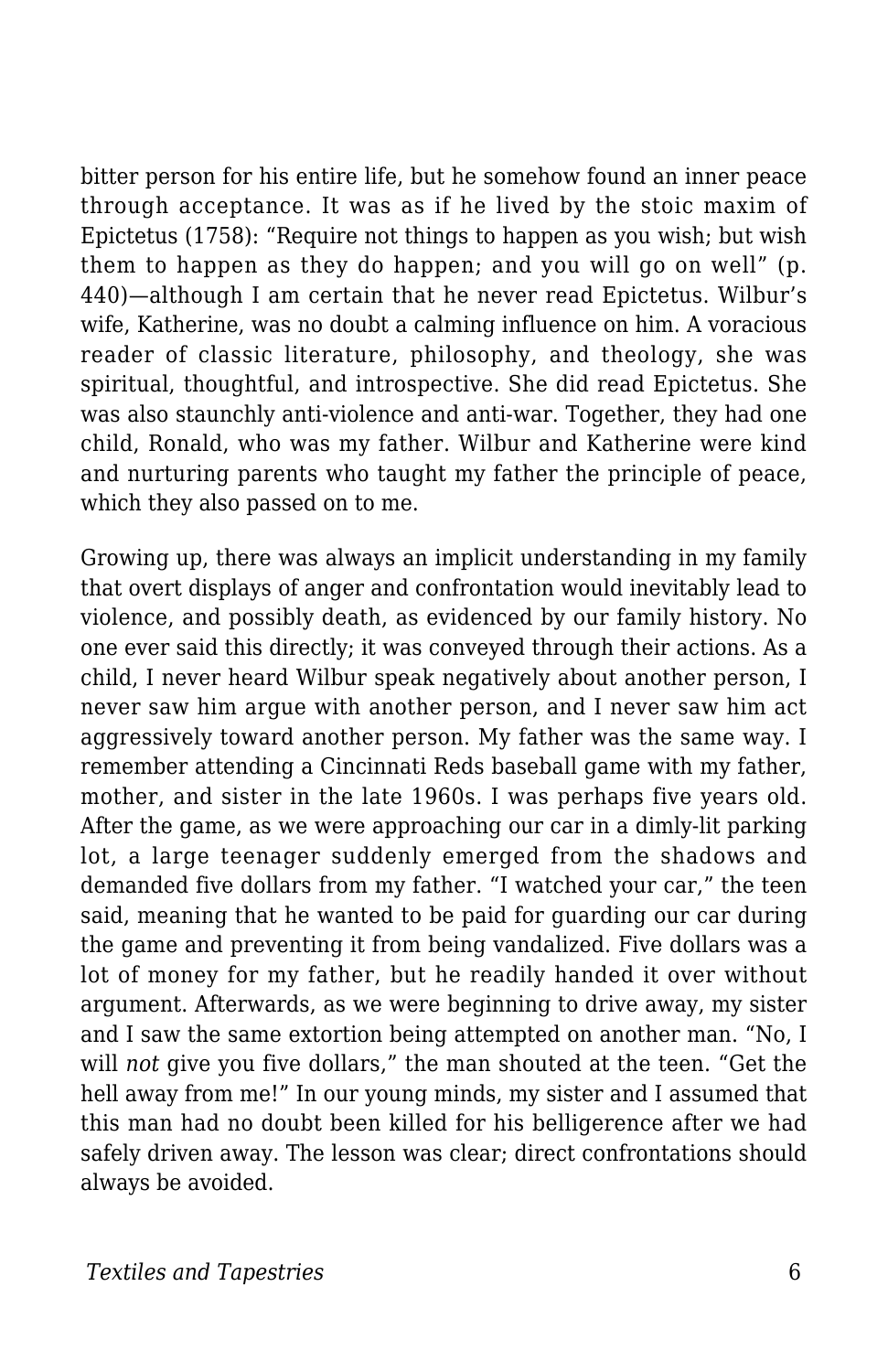#### **Re-Imagining my Classroom Authority**

I have definitely internalized my family's avoidance of aggression and confrontation in my teaching practices. As a beginning teacher in rural Kentucky, I had difficulty projecting myself as a leader in the classroom in the way that was expected. In my formal evaluations, my principal would note that I should try to be more commanding and assertive, or that I needed to make more eye contact with students. At the time, I considered these issues to be personal flaws or weaknesses that I needed to remediate, and I worked hard to change. All around me, the teachers in my school had very traditional approaches to classroom management. Their classrooms were teacher-centered, and they dealt with behavior problems head-on. If a student misbehaved, then they usually overpowered him or her through sheer intimidation—either by yelling threats or sending him or her to the principal's office. The principal was an opposing figure, very stern and authoritarian, and the students were deathly afraid of him. While I did become more outwardly assertive over time, engaging in overt acts of power or domination over others always made me uncomfortable in a deeply visceral way that I did not understand.

Over time, I have come to realize that an important legacy of my great-grandfather's murder is my approach to authority in the classroom. Today, after 35 years of teaching, I still find it difficult to assert myself through traditional teacher behaviors, such as enforcing classroom rules, correcting student work, and using letter grades to motivate students. Instead, I work hard to create relationships with students that are based on mutual respect, while assiduously avoiding interpersonal conflicts. For example, I often subconsciously use humor as a way to soften my authority. Once during one of my classes, I noticed that several students were texting during a class discussion. They were being discreet, but I still felt their behavior was inappropriate because they were focusing their attention on people outside the classroom while ignoring the people who were sitting next to them. However, instead of confronting them directly and saying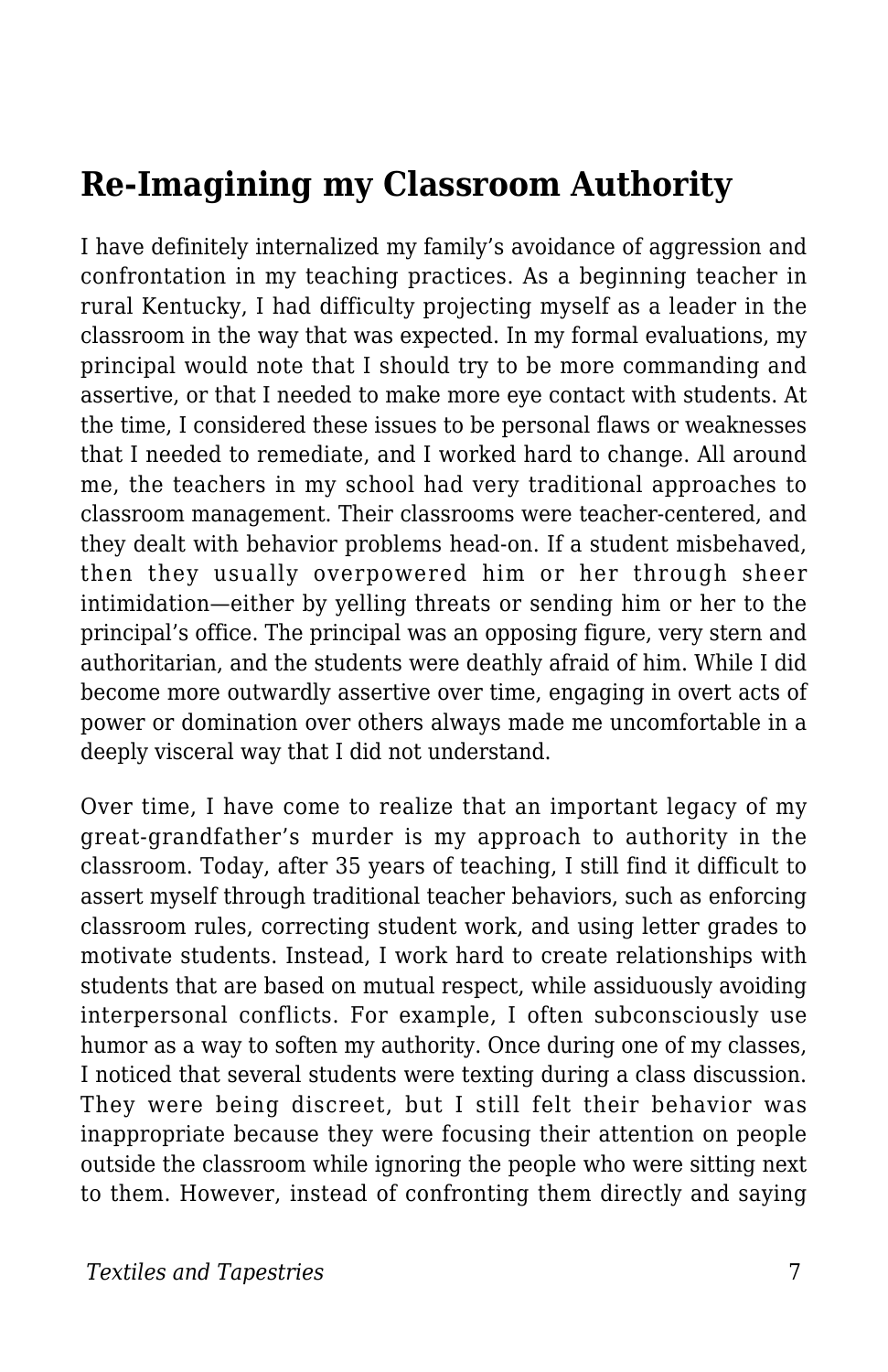something like "Please put away your cell phones," I instinctively chose a different approach. Quietly standing up, I walked to the whiteboard and said, "If you are texting right now, then here is a message that I would like you to send." I then wrote the following: "I just got busted by my teacher. Gotta go!" Everyone laughed, including the ones who were texting, and they immediately put their phones away.

Most of my classroom humor is ephemeral rather than preplanned—meaning that it emerges from the specific social context that exists at a particular moment with a particular group of students. It tends to involve word play, intertextuality, historical allusions, or the unexpected linking of two seemingly unrelated ideas. In another example, I had assigned the students to do an I-search paper, which is an alternative way of approaching the traditional research paper (Macrorie, 1988). I had asked the students to write a one-page proposal that listed their topic, their reason for choosing it, their proposed methods, and what they hoped to learn through their search. After reading all of these proposals and handing them back with written feedback, I had the students take turns telling the entire class about their proposals. Each student was supposed to take only 30-60 seconds.

One student was doing her paper on the role of the federal government in education policy, and I had written her a quite a few notes about the concept of "federalism," which holds that the governing powers of the federal government are explicitly enumerated in the U.S. Constitution with all other powers residing in the states. I wrote that since the Constitution does not mention education or schools, the power to establish and regulate educational institutions should reside with the states, and not with the federal government. When it was this student's turn to tell about her topic, she shared my written comments with the class, which led to a lively discussion about America's historical wariness toward a strong federal government.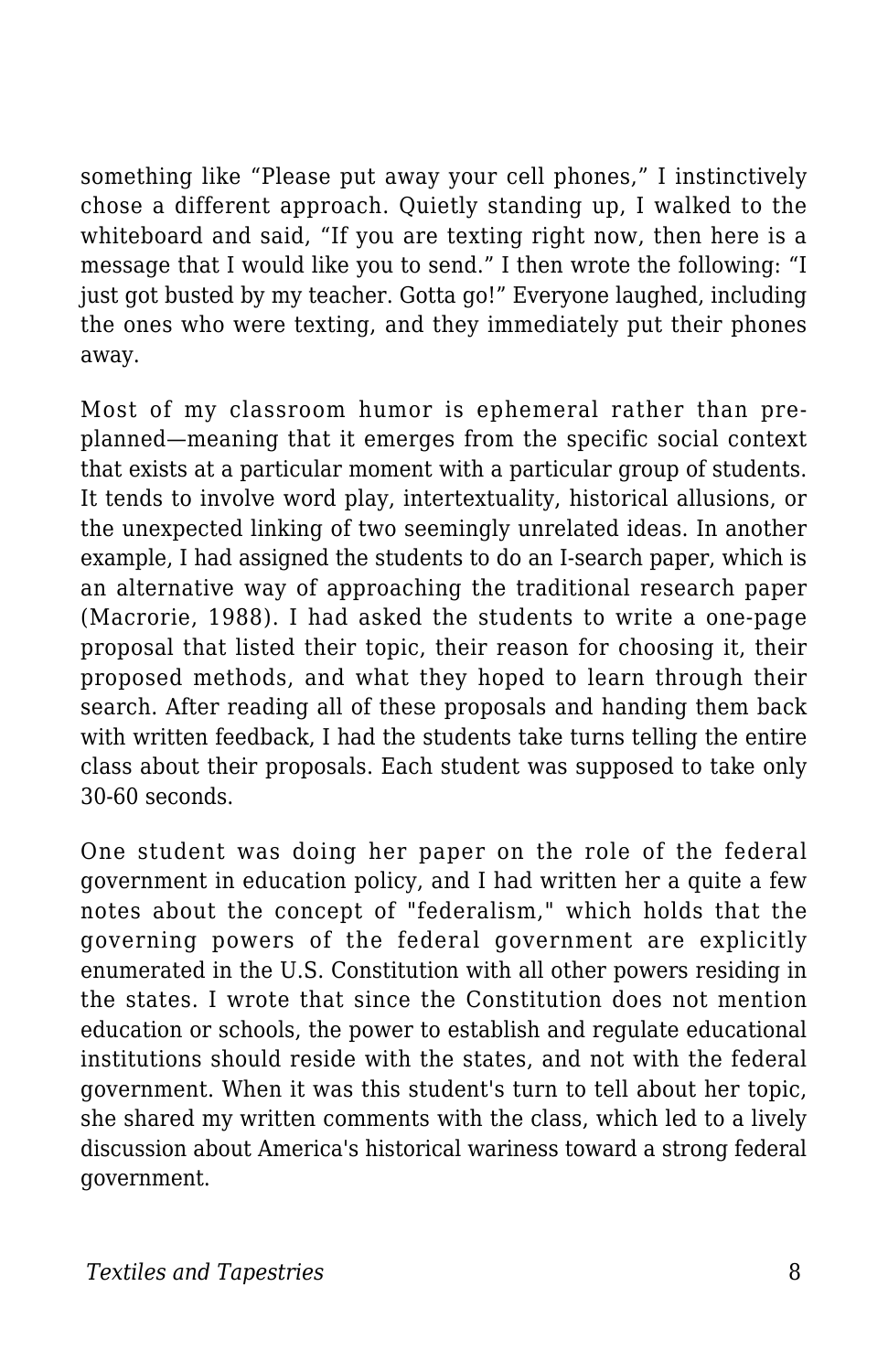At one point, the student said that she felt the concept of federalism had evolved in such a way that the constitutional boundaries between state and federal powers were now tilted more toward a strong central government. Sensing that this discussion was gaining steam, and being mindful of our limited time, I decided to bring it to a close. However, instead of directly asserting myself by saying, "Okay, let's move on," I made a joke. "You're absolutely right," I said, "If a state goes rogue, then the federal government will definitely assert its power. . . And, if 11 states go rogue, the federal government might even respond militarily." There was a brief pause, followed by laughter, as the students suddenly realized that I was referring to the American Civil War. In later reflecting on this incident, I realized that I was using humor as a way to manage the discussion without an overt display of authority.

Another way that I have softened my authority in the classroom is through my approach to providing feedback on student work. Inspired by Baumlin and Baumlin (1989), I abandoned the "forensic" approach to student writing in favor of providing "epideictic" and "deliberative" comments that celebrate the merits of their work and provide suggestions for improvement. According to the Baumlin's, forensic comments are accusatory in that they punitively identify all of the "crimes" or errors perpetrated by the paper. In contrast, comments from the epideictic mode are laudatory, and they celebrate the merits of the paper. Deliberative comments are neither accusatory nor laudatory; instead, they are persuasive in that they provide students with constructive suggestions for improvements.

As a young teacher educator, I would spend many hours poring over student work identifying all of their mistakes. I would then pepper their papers with my written corrections, often unwittingly obliterating their original voices and intent. Over time, however, I realized that not only was this practice ineffective in improving my students as writers but it also simply did not feel right to me. Marking up a student's paper seemed too confrontational and authoritarian.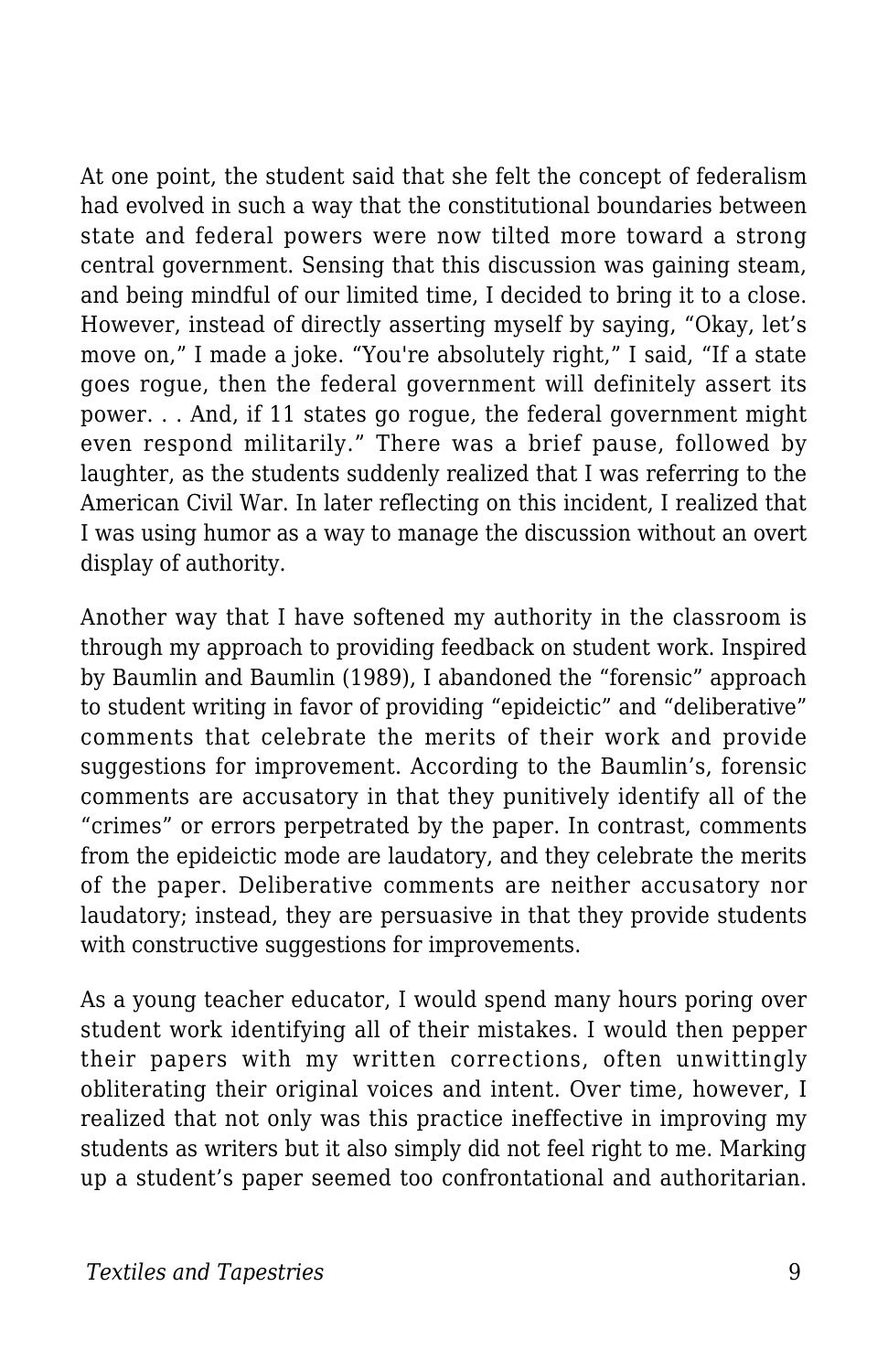Therefore, I began to experiment with alternative forms of feedback, such as providing many more epideictic comments and writing extended prose on separate sheets of paper. In fact, for a five-year period, I deliberately refrained from writing anything at all directly on my students' papers. Instead, I presented my feedback in the form of a personal letter to each student for each assignment. For example, in response to an assignment that I call the "Personal Educational History Paper" (see Griggs & Muchmore, 2014), I offered the following feedback to a student who had written an elaborate and heartfelt autobiography:

I appreciate your honesty and openness in sharing your story. You have done of good job of explaining and analyzing your education. Based on your nine chapters, it is easy to see how your life experiences have shaped your decision to be a teacher, and how these experiences will also influence the kind of teacher you will be. I was particularly moved by your story of Nicole, and also the stories of the many deaths you have faced in the past few years. Having lost my own father some time ago, I can sympathize with your experience. My only explanation for your teacher's lack of empathy is that she must have been a very unhappy person. I'm really sorry that happened to you. One constant theme that I can see throughout your story is the importance of the human dimension in teaching and in life. Teaching is all about human relationships and caring, and these are things that should guide the actions of teachers.

The students appreciated this kind of feedback, as evidenced by their end-of-course comments. However, with a three-course teaching load and 30 students per course, I found that the time needed to write a personal letter to each student for each assignment was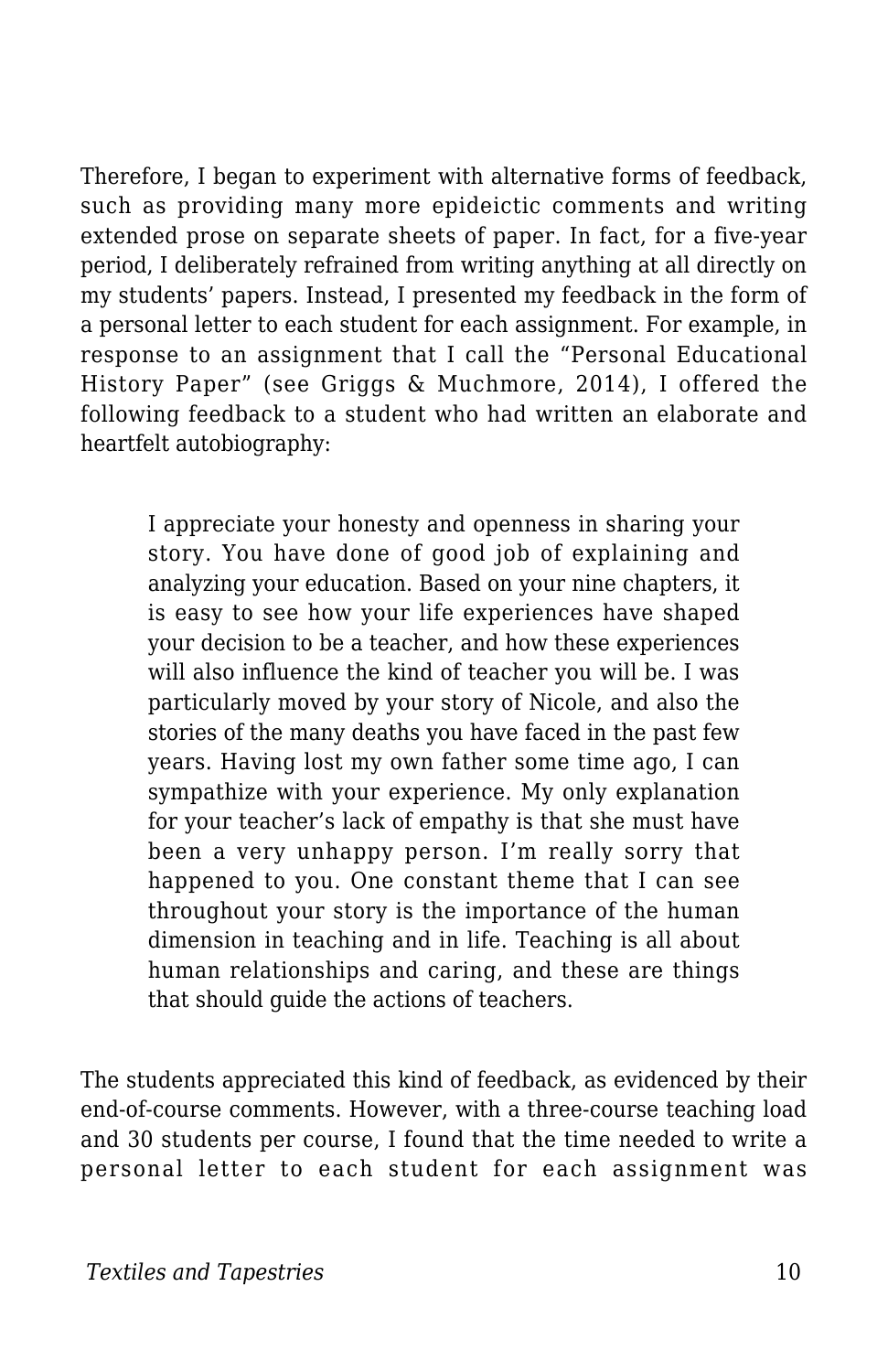unsustainable. Therefore, I now write on their papers again, but I tell them that they should consider my comments to be the first part of a conversation about their work, not the final word, and I encourage them to take ownership of their revisions. I find this collaborative approach to be an effective way to help students grow as writers while simultaneously blunting my classroom authority in a way that I find personally satisfying.

Finally, over the years, I have noticed that the power to assign grades creates an unspoken tension within the classroom which undergirds everything else that transpires. After thinking about this problem for several years, I eventually decided to raise the issue with my students. I began by dividing the students into five groups and assigning each group a letter grade—A, B, C, D, and F. I told them their job was to brainstorm a list of words that they associated with their group's letter. With these lists as our starting point, we then had a lengthy discussion about the role that letter grades had played in our own lives. For example, "What does an 'A' mean to you?" "What does a 'B' mean?" and so on. After the students had spent 10 or 15 minutes making their lists, I made five columns on the whiteboard—one for each grade—and asked a representative from each group to write their list of words in the appropriate column. The whole class then studied the lists and looked for trends. For instance, the "A" column contained words such as "excellent," "outstanding," and "brilliant," while the "F" column was filled with words ranging from "failure," to "stupid," to "no good." The other columns contained words whose connotations completed this continuum.

With these lists as our starting point, we then had a lengthy discussion about the role that letter grades had played in our own lives. The students spoke about instances in which they felt their grades had not reflected what they had truly accomplished in a course, and they told how grades had sometimes actually acted as an impediment to their learning. Next, we discussed other possibilities for assessment, eventually deciding through a class vote that I would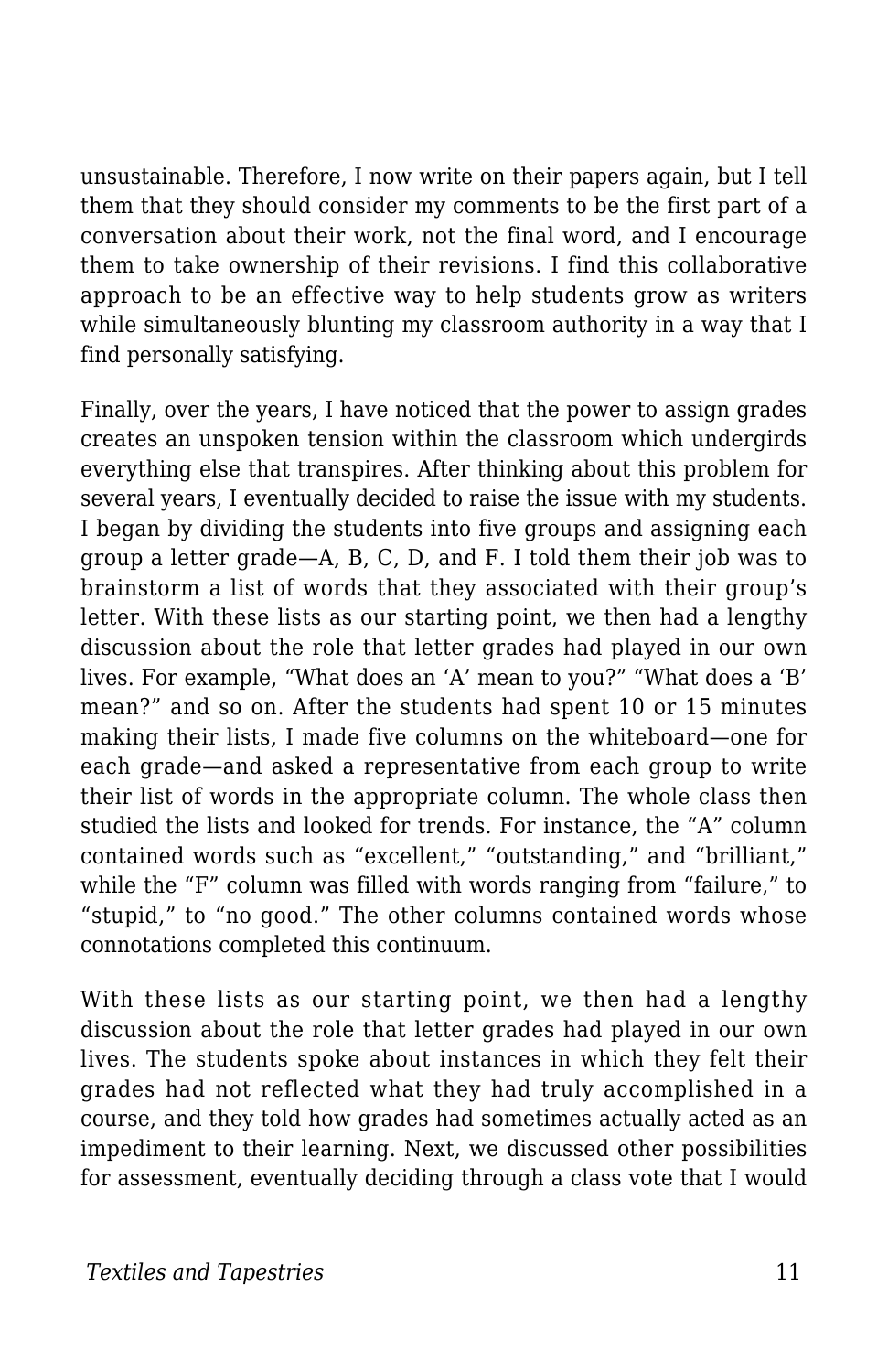not grade any of their work. Instead, I would provide written feedback and allow them to revise until we both agreed their work was at an acceptable level. Although I would still have to assign letter grades for the overall course, the process of determining those letter grades was no longer authoritarian. Throughout the semester, I was amazed at the high quality of work that these students produced, and their engagement in class discussions was unlike anything I had seen in previous classes. In the end, I felt a deep sense of personal fulfillment in having successfully re-imagined my authority to assign grades.

# **Conclusion**

Teaching is an autobiographical endeavor. It is autobiographical in the sense that the values and beliefs that guide our actions are inevitably shaped by our personal histories. I began my teaching career being influenced by a ghost teacher without recognizing that influence. All I knew was that I always felt deeply uncomfortable whenever I asserted traditional forms of classroom authority, so I instinctively gravitated toward teaching strategies that were less confrontational and more humanistic. Early in my career, I viewed this trait as a weakness that I needed to overcome. Over time, however, by engaging in critical self-reflection through self-study, I have come to identify Wilbur as my "ghost teacher" who exerts a powerful influence on my teacher education practices through our shared family history.

Overall, this self-study shows how our family histories are inexorably linked to our teacher education practices. Past events can ripple across generations, shaping our values, beliefs, predilections, and behaviors in subtle and profound ways. In the case of his father's murder, Wilbur's resilience helped to transform a family tragedy into what I now perceive to be a positive influence on my own teacher education practices. Recently, at the end of one of my courses, a student wrote me the following message: "There are several things that I have learned from you: always listen, always be respectful, and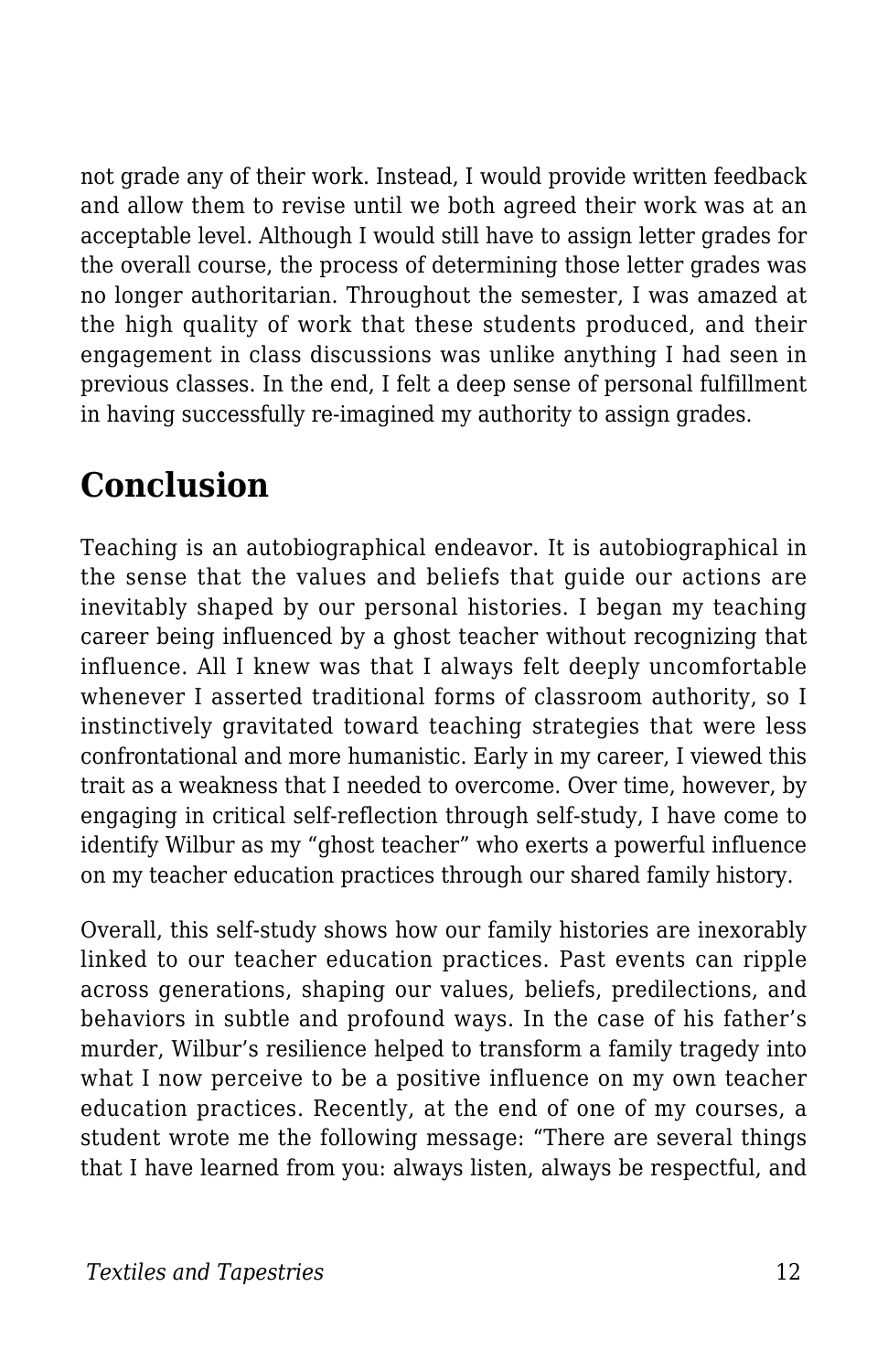always be positive." I immediately recognized that these were the same words that I could say to Wilbur.

## **References**

Allender, J., & Manke, M. P. (2004). Evoking the self in self-study: The analysis of artifacts. In D. L. Tidwell, L. M. Fitzgerald, & M. L. Heston (Eds.), *Journeys of hope: Risking self- study in a diverse world* (pp. 20-23)*.* Proceedings of the Fifth International Conference on Selfstudy of Teacher Education Practices. University of Northern Iowa.

Allender, D., & Allender, J. (2006). How did our early education determine who we are as teachers? In L. M. Fitzgerald, M. L. Heston, & D. L. Tidwell (Eds.), *Collaboration and Community: Pushing Boundaries* (pp. 14-17)*.* Proceedings of the Sixth International Conference on Self-Study of Teacher Education Practices. University of Northern Iowa.

Baumlin, J, & Baumlin, T. (1989). Paper Grading and the Rhetorical Stance. In B. Lawson, S. S. Ryan, and W. R. Winterowd (Eds.), *Encountering student texts: Interpretive issues in reading student writing* (pp. 171-182). National Council of Teachers of English.

Bogdan, R., & Biklen, S. K. (2007). *Qualitative research for education: An introduction to theory and methods.* Pearson/Allyn and Bacon.

Brockmier, J., & Carbaugh, D. (Eds.) (2001). *Narrative and identity: Studies in autobiography, self, and culture.* John Benjamins Publishing.

Burman, S., & Allen-Meares, P. (1994). Neglected victims of murder: Children's witness to parental homicide. *Social Work, 39*(1), 28-34.

Chryst, C. F., McKay, Z, & Lassonde, C. (2012). Ghost stories: Tales of iconic images that influence learning, teaching, and life choices.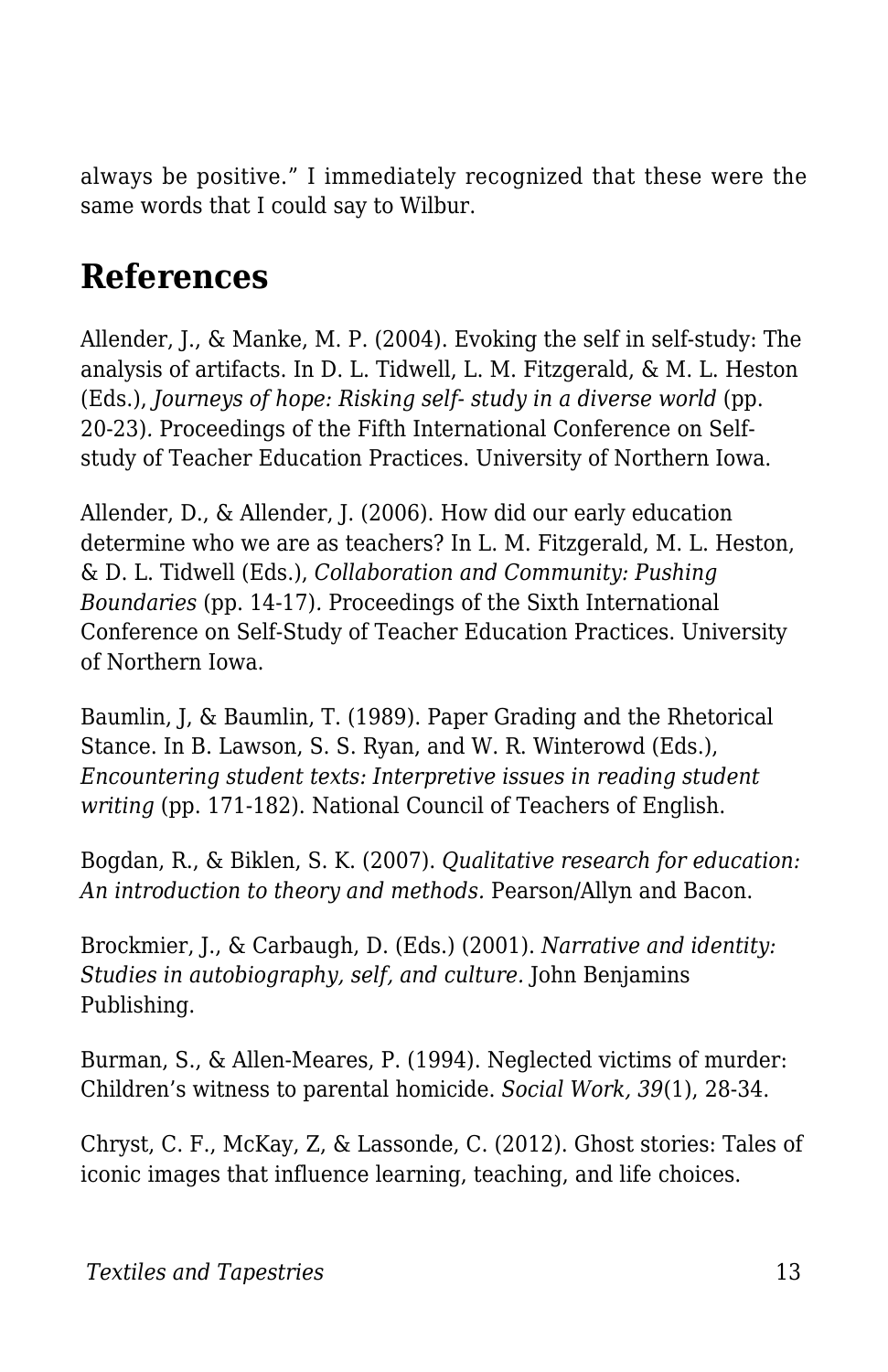*Excelsior: Leadership in Teaching and Learning, 7*(1), 29-44.

Clandinin, D. J., & Connelly, F. M. (2004). *Narrative inquiry: Experience and story in qualitative research.* Jossey-Bass.

Cole, A. L., & Knowles, J. G. (Eds.) (2001). *Lives in context: The art of life history research.* AltaMira Press.

"Death end of land feud" (1907, January 14). *Cincinnati Times-Star*, p. 10.

Denzin, N. K. (2014). *Interpretive autoethnography.* Sage.

Epictetus (1758). *All the works of Epictetus, which are now extant; consisting of his discourses, preserved by Arrian; in four books, the Enchiridion, and fragments.* (E. Carter, Trans.). J & F Rivington. (original work published c.125)

Griggs, T., & Muchmore, J. (2014). The beloved assignment as a reflection of teacher educator identity. In D. Garbett & A. Ovens (Eds.), *Changing practices for changing times: Past, present and future possibilities* (pp. 109-111)*.* Proceedings of the Tenth International Conference on Self-Study of Teacher Education Practices. The University of Auckland.

Macrorie, K. (1988). *The I-Search paper: Revised edition of searching writing.* Boynton/Cook. Malmquist, C. P. (1986). Children who witness murder: Posttraumatic aspects. *Journal of the American Academy of ChildPsychiatry, 25*(3), 320-325.

Mitchell, C. MacEntee, K., Cullinan, M., & Allison, P. (2019). Working with photographs: Seeing, looking, and visual representation as professional learning. In K. Pithouse-Morgan, D. Pillay, & C. Mitchell (Eds.), *Memory mosaics: Researching teacher professional learning through artful memory-work* (pp. 35-53). Springer.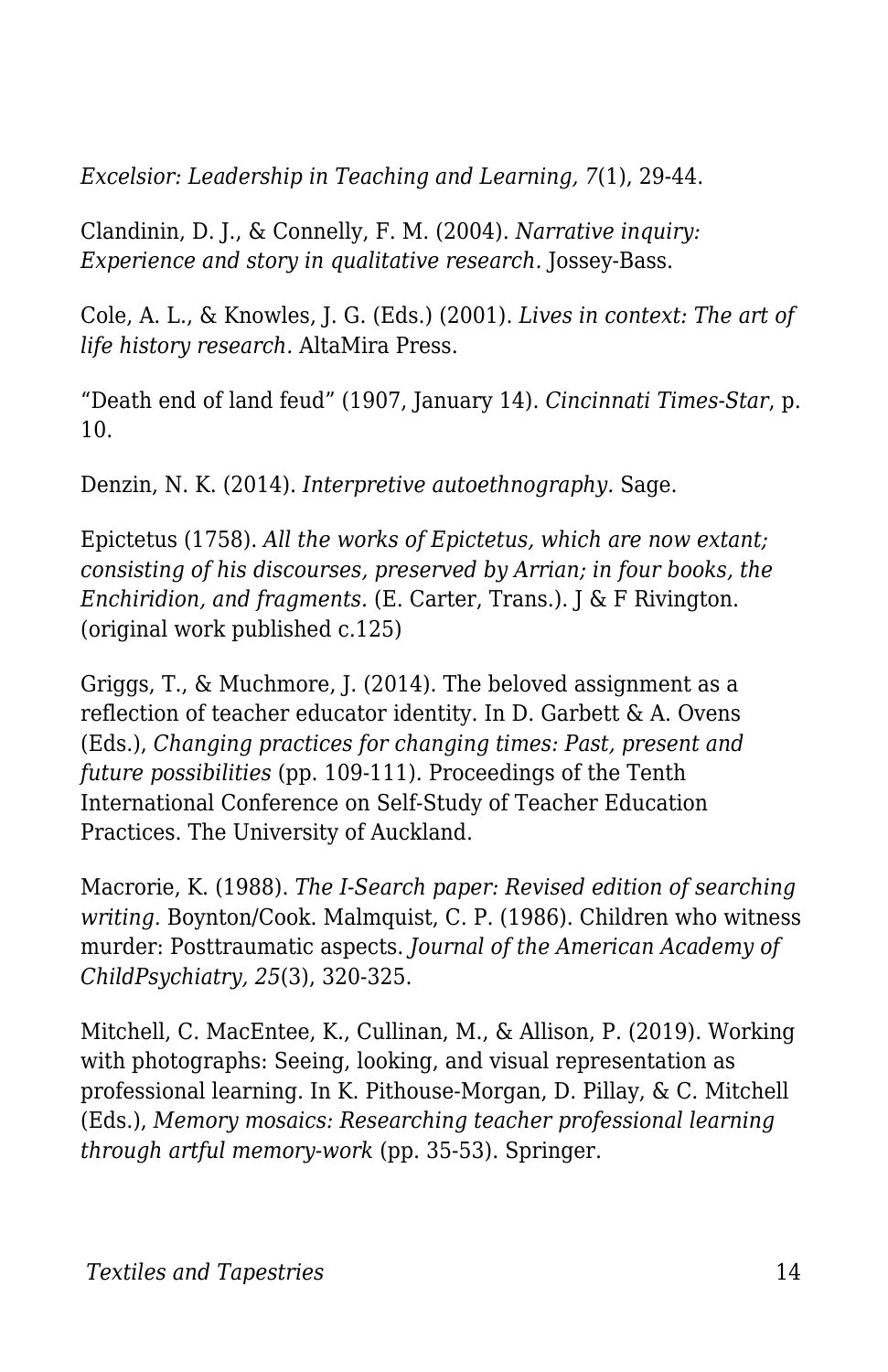Muchmore, J. A. (2017). Seeking Summerhill: A self-study of my teacher education practices*.* Revista Hipótese, 3(2), 221-238.

Neil, A. S. (1960). *Summerhill school: A radical approach to child rearing.* Hart.

Randall, W. L. (1995). *The stories we are: An essay in self-creation.* University of Toronto Press.

Rosenberg, G. C., & Ochberg, R. L. (Eds.) (1992). *Storied lives: The cultural politics of self- understanding.* Yale University Press.

Samaras, A. P., Hicks, M. A., & Berger, J. G. (2004). Self-Study through personal history. In J. J. Loughran, M. L. Hamilton, V. K. LaBoskey, & T. Russell (Eds.), *International handbook of self-study of teaching and teacher education practices: Part two.* (pp. 905- 942). Springer.

Schuck, S., & Russell, T. (2005). Self-study, critical friendship, and the complexities of teacher education. *Studying Teacher Education: A Journal of Self-Study of Teacher Education Practices, 1* (2), 107-122.